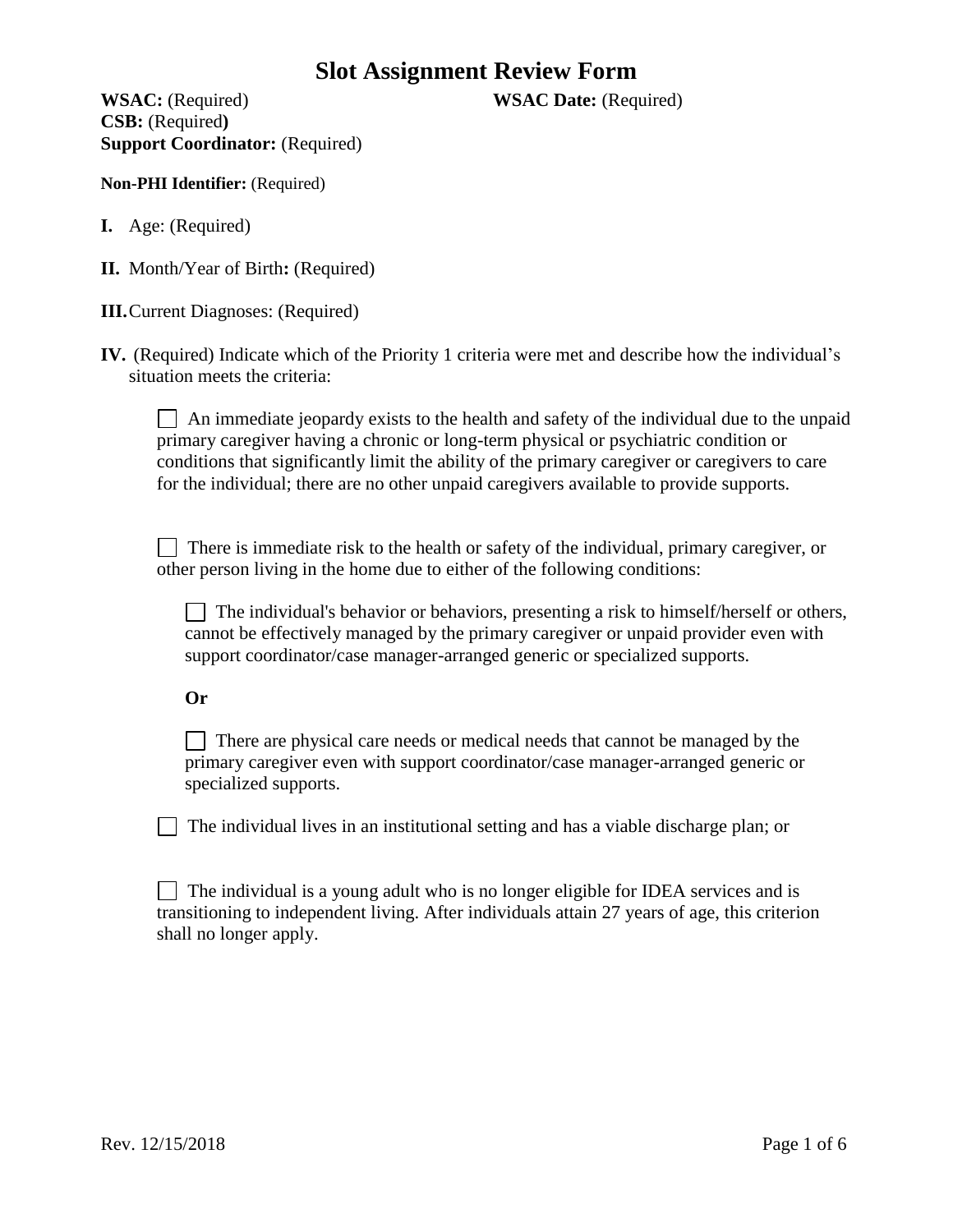**V.** Risks to the individual's safety in his/her present environment:

| <b>Challenge</b>                                                                    | <b>Intensity</b>                                                                 | <b>Frequency</b>      |  |
|-------------------------------------------------------------------------------------|----------------------------------------------------------------------------------|-----------------------|--|
| (Choose all those that apply. If checked, all fields to<br>the right are required.) | (Required if checked)                                                            | (Required if checked) |  |
| Physical aggression                                                                 |                                                                                  |                       |  |
| (If checked, ALL fields to the right MUST be<br>completed.)                         | (Required if checked) Please provide examples utilizing<br>descriptive language: |                       |  |
| Self-injurious                                                                      |                                                                                  |                       |  |
| (If checked, ALL fields to the right MUST be<br>completed.)                         | (Required if checked) Please provide examples utilizing<br>descriptive language: |                       |  |
| Sexually inappropriate                                                              |                                                                                  |                       |  |
| (If checked, ALL fields to the right MUST be<br>completed.)                         | (Required if checked) Please provide examples utilizing<br>descriptive language: |                       |  |
| Property damage                                                                     |                                                                                  |                       |  |
| (If checked, ALL fields to the right MUST be<br>completed.)                         | (Required if checked) Please provide examples utilizing<br>descriptive language: |                       |  |
| Verbal aggression                                                                   |                                                                                  |                       |  |
| (If checked, ALL fields to the right MUST be<br>completed.)                         | (Required if checked) Please provide examples utilizing<br>descriptive language: |                       |  |
| Leaves a safe setting putting self in                                               |                                                                                  |                       |  |
| jeopardy<br>(If checked, ALL fields to the right MUST be<br>completed.)             | (Required if checked) Please provide examples utilizing<br>descriptive language: |                       |  |
| Other:                                                                              |                                                                                  |                       |  |
| (If checked, ALL fields to the right MUST be<br>completed.)                         | (Required if checked) Please provide examples utilizing<br>descriptive language: |                       |  |

**VI.**Community integration needs/social isolation issues

(Required) List all current challenges, such as residence in an institution, homebound due to lack of services, impact of elderly caregiver, etc.: (If none, enter None)

- **VII.** (Required) What resources have been sought and/or are received to address the needs of the individual?
- **A: For individuals age 22 and under:**

| <b>Resource</b><br><i>*You must ANSWER the</i>                       | YOU MUST CHOOSE APPLIED<br>or NO APPLICATION MADE and WHY                     |                                     | IF APPLIED, YOU MUST CHOOSE RECEIVED<br>or NOT RECEIVED and WHY |                                          |
|----------------------------------------------------------------------|-------------------------------------------------------------------------------|-------------------------------------|-----------------------------------------------------------------|------------------------------------------|
| questions to the right for EVERY<br>resource listed below.           | <b>Applied</b>                                                                | If no application made,<br>why not? | <b>Received</b>                                                 | If applied but not<br>received, why not? |
| Early and Periodic<br>Screening, Testing and<br>Diagnostic Treatment |                                                                               |                                     |                                                                 |                                          |
| (EPSDT)<br>(Through age 21)                                          | If receiving, service(s) type and frequency? (If receiving, this is required) |                                     |                                                                 |                                          |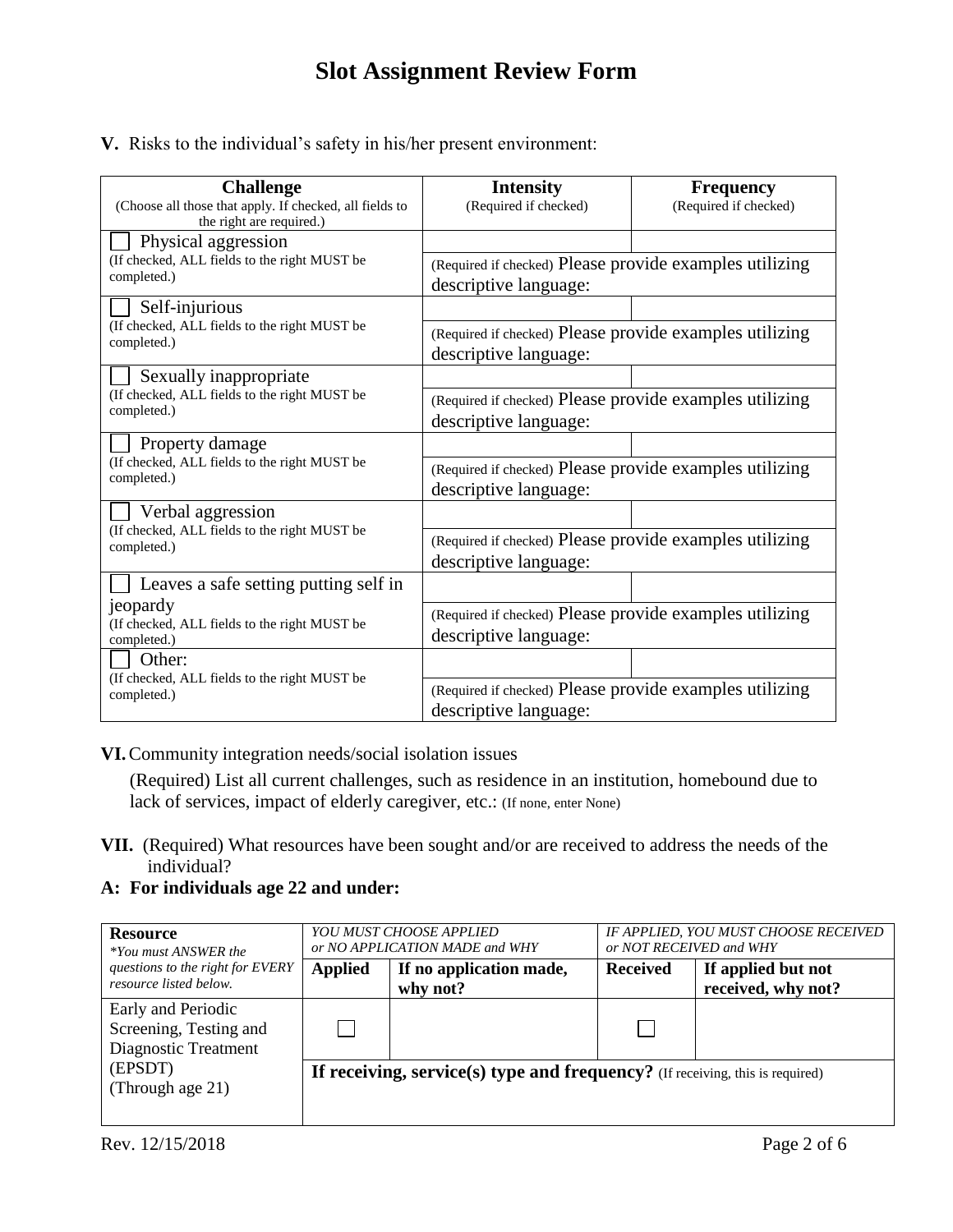|                                                                  |                                                                                                                      | o                                                                                 |  |  |  |
|------------------------------------------------------------------|----------------------------------------------------------------------------------------------------------------------|-----------------------------------------------------------------------------------|--|--|--|
| $CCC+$                                                           |                                                                                                                      |                                                                                   |  |  |  |
|                                                                  | If receiving, service(s) type and frequency? (If receiving, this is required)                                        |                                                                                   |  |  |  |
| Individual and Family<br>Support (IFSP)                          |                                                                                                                      |                                                                                   |  |  |  |
|                                                                  |                                                                                                                      | If receiving, how is the service being utilized? (If receiving, this is required) |  |  |  |
| Summer camp                                                      |                                                                                                                      |                                                                                   |  |  |  |
|                                                                  | If receiving, how is the service being utilized? (If receiving, this is required)                                    |                                                                                   |  |  |  |
| Comprehensive<br>Services Act<br>(CSA/FAPT)                      |                                                                                                                      |                                                                                   |  |  |  |
|                                                                  | If receiving, service(s) type and frequency? (If receiving, this is required)                                        |                                                                                   |  |  |  |
| School Based/IEP<br>Services                                     |                                                                                                                      |                                                                                   |  |  |  |
|                                                                  | If receiving, service(s) type and frequency? (If receiving, this is required)                                        |                                                                                   |  |  |  |
| Housing (Housing<br>Voucher, State Rental<br>Assistance Program, |                                                                                                                      |                                                                                   |  |  |  |
| Section 8, etc.)                                                 | If receiving, how is the service being utilized? (If receiving, this is required)                                    |                                                                                   |  |  |  |
| Department of Aging<br>and Rehabilitative<br>Services (DARS)     |                                                                                                                      |                                                                                   |  |  |  |
|                                                                  | If receiving, how is the service being utilized? (If receiving, this is required)                                    |                                                                                   |  |  |  |
| Other-Name any locally<br>funded services received               |                                                                                                                      |                                                                                   |  |  |  |
|                                                                  | If receiving, service(s)/support type and frequency? What is the<br>funding source? (If receiving, this is required) |                                                                                   |  |  |  |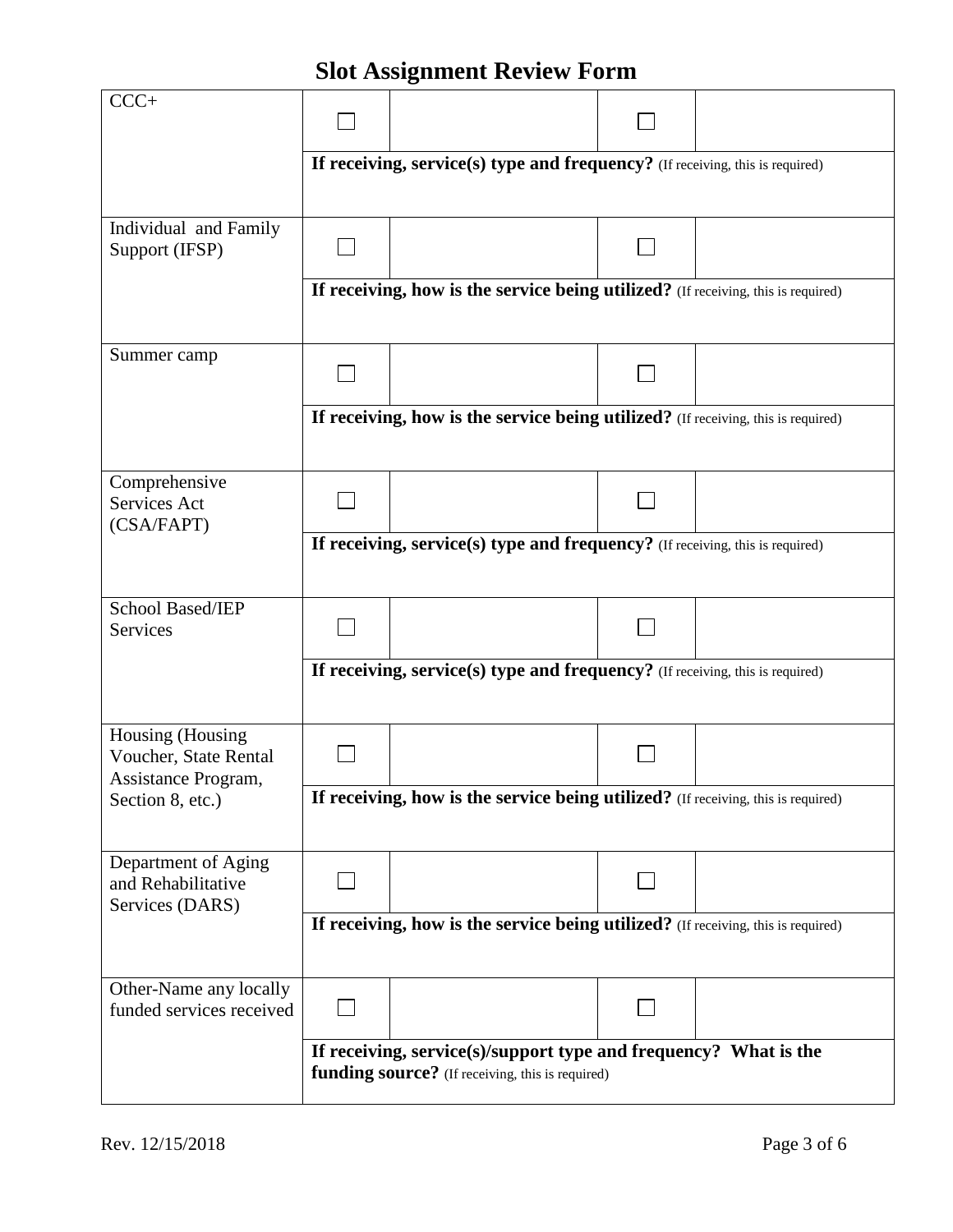#### **B: For individuals age 23 and older:**

| <b>Resource</b><br>*You must ANSWER the                                              | YOU MUST CHOOSE APPLIED<br>or NO APPLICATION MADE and WHY                              |                                                                       | IF APPLIED, YOU MUST CHOOSE RECEIVED<br>or NOT RECEIVED and WHY |                                              |
|--------------------------------------------------------------------------------------|----------------------------------------------------------------------------------------|-----------------------------------------------------------------------|-----------------------------------------------------------------|----------------------------------------------|
| questions to the right for EVERY<br>resource listed below.                           | <b>Applied</b>                                                                         | If no application made,<br>why not?                                   | <b>Received</b>                                                 | If applied for but not<br>received, why not? |
| CCC+ Waiver                                                                          |                                                                                        |                                                                       |                                                                 |                                              |
|                                                                                      |                                                                                        | If receiving, service(s) type and frequency? (If receiving, required) |                                                                 |                                              |
| Individual and Family<br>Support (IFSP)                                              |                                                                                        |                                                                       |                                                                 |                                              |
|                                                                                      | If receiving, how is the service being utilized? (If receiving, required)              |                                                                       |                                                                 |                                              |
| Summer camp                                                                          |                                                                                        |                                                                       |                                                                 |                                              |
|                                                                                      | If receiving, how is the service being utilized? (If receiving, required)              |                                                                       |                                                                 |                                              |
| Housing (Housing<br>Voucher, State Rental<br>Assistance Program,<br>Section 8, etc.) |                                                                                        |                                                                       |                                                                 |                                              |
|                                                                                      | If receiving, how is the service being utilized? (If receiving, required)              |                                                                       |                                                                 |                                              |
| Department of Aging and<br><b>Rehabilitative Services</b><br>(DARS)                  |                                                                                        |                                                                       |                                                                 |                                              |
|                                                                                      | If receiving, how is the service being utilized? (If receiving, required)              |                                                                       |                                                                 |                                              |
| Other-Name any locally<br>funded services received                                   |                                                                                        |                                                                       |                                                                 |                                              |
|                                                                                      | What is the funding source? Service(s) type and frequency? (If receiving,<br>required) |                                                                       |                                                                 |                                              |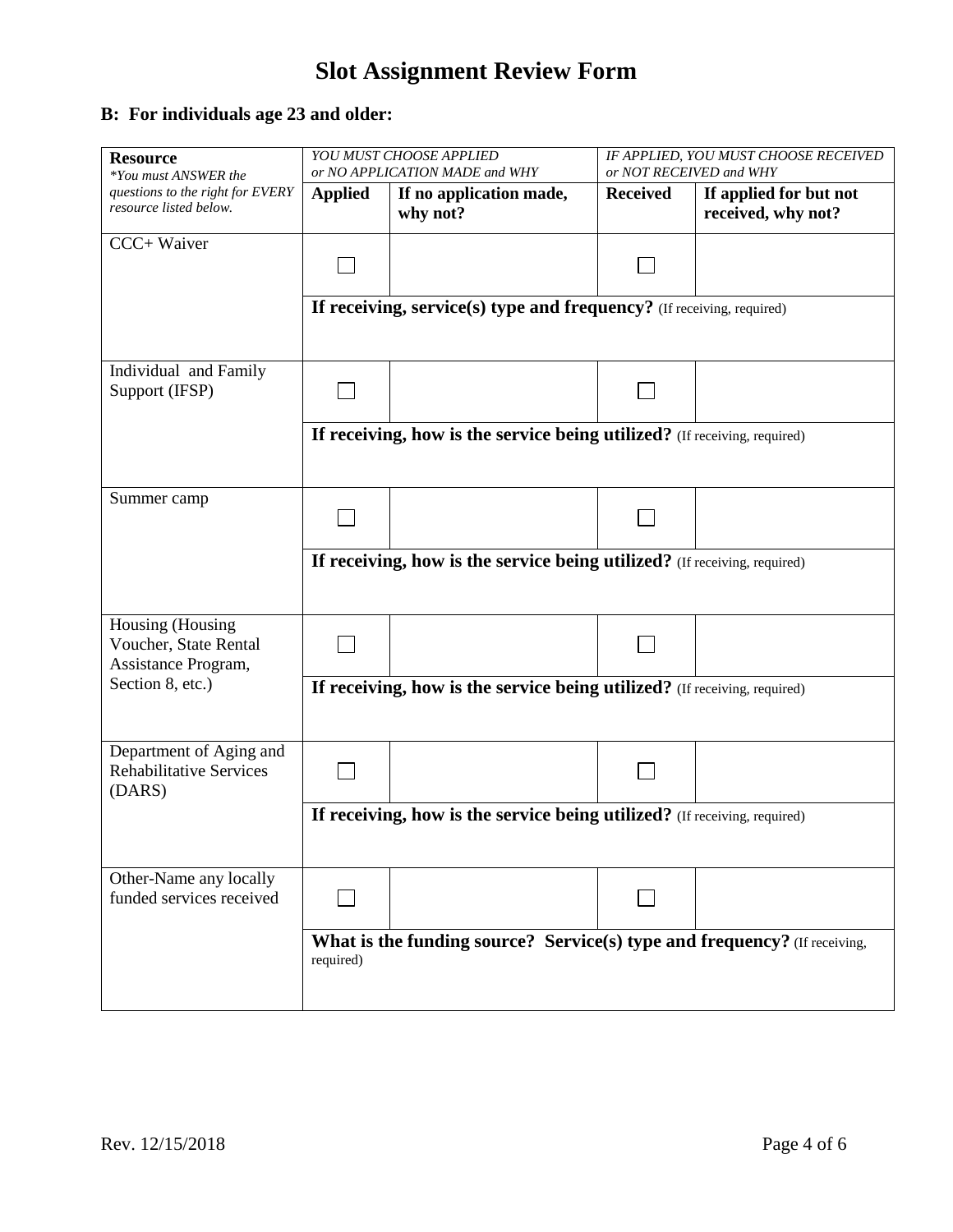- **VIII.** (Required) Describe the primary caregiver(s)' ability and challenges to providing natural supports such as transportation, supervision, promotion of community integration, etc.):
- **IX.** (Required) Are there other natural supports in the person's life such as family members, neighbors, friends, other community members? If so, please describe their availability.
- **X.** (Required) A. In the person's own words where would he/she like to live and with whom?

(Required) B. In the person's own words, what would he/she like to do during the day?

 (Required) C. Does the person have a legal guardian and if so, does the legal guardian agree with the person's wishes?

**XI.** (Required) A. What will happen (and when) if this individual is not awarded one of the available waiver slot?

(Required) B. Describe indicators that support this statement:

- **XII.** (Required) Identify only those waiver services that best meet immediate needs. If a service is identified, explain how this service would be used to address immediate needs?
	- | Assistive Technology
	- Benefits Planning
	- Center-Based Crisis Supports
	- **Community Coaching**
	- Community Engagement
	- **Community Guide**
	- Community-Based Crisis Supports
	- Companion
	- Crisis Support Services
	- Electronic Home-Based Supports
	- **Employment and Community Transportation**
	- Environmental Modification
	- **Group Day**
	- Group Home Residential
	- Group Supported Employment
	- □ In-Home Support
	- Independent Living Supports
	- Individual & Family/Caregiver Training
	- Individual Supported Employment
	- **PERS**
	- Peer Mentor Supports